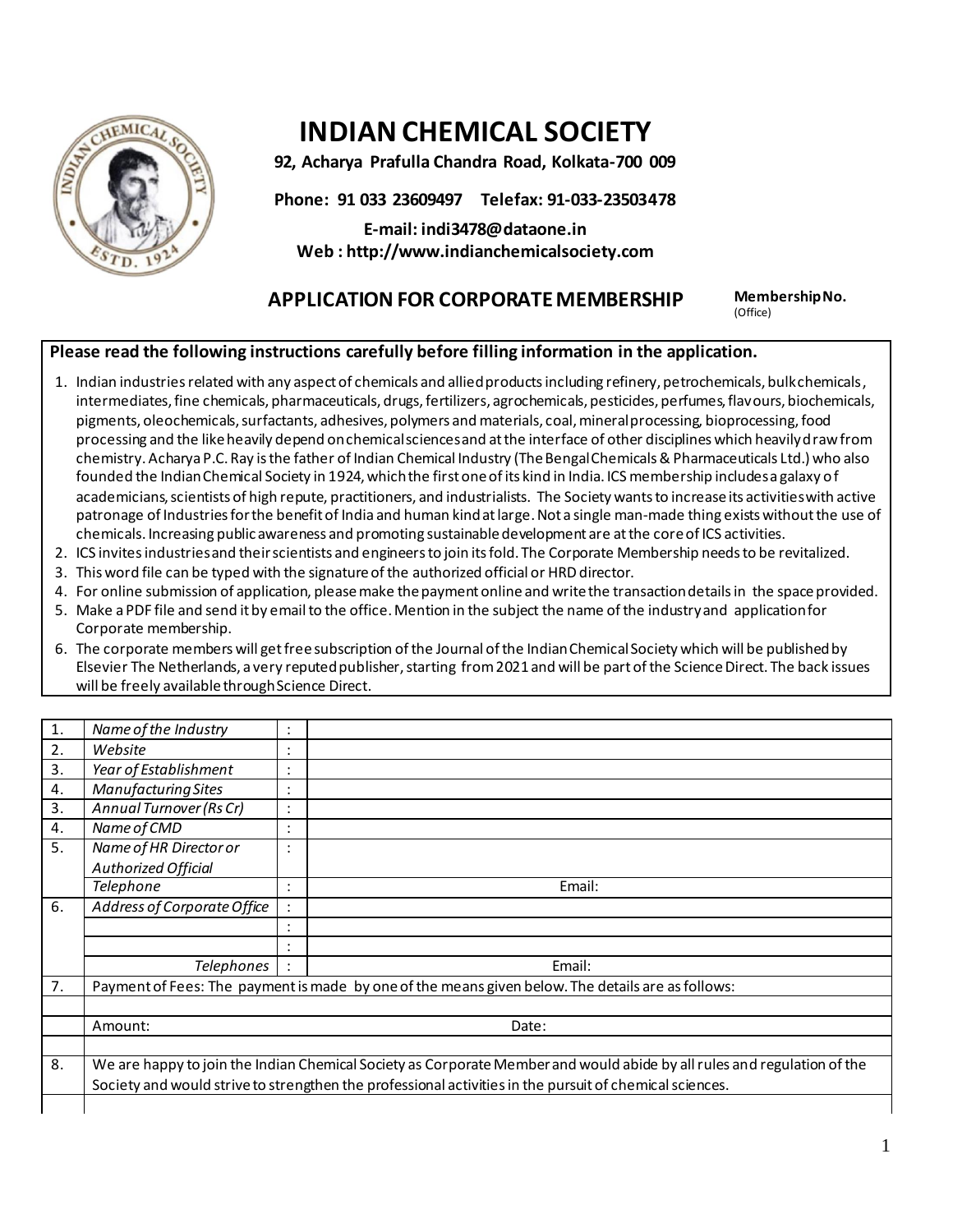| $\sim$<br>Authorized Signatory |                        |
|--------------------------------|------------------------|
| Date:                          | <b>DIaco</b><br>TidCE. |

#### **(A) CORPORATE MEMBERSHIP FEES**

| Type of Industry                          | <b>Turn-over of industry</b> | Fees for 10 years   | <b>Permanent Membership</b> |
|-------------------------------------------|------------------------------|---------------------|-----------------------------|
| Category A                                | Above Rs. 1000 Cr            | Rs 10.00 Lakh       | Rs 30 Lakh                  |
| Category B                                | Less than Rs. 1000 Cr        | <b>Rs 7.00 Lakh</b> | Rs 21 Lakh                  |
| Category C                                | Less than Rs. 100 Cr         | Rs 5.00 Lakh        | Rs 15 Lakh                  |
| Category D                                | Less than Rs. 50 Cr          | Rs 3.00 Lakh        | Rs 10 Lakh                  |
| Category E<br>R and D institutes of CSIR, |                              | Rs 5.00 lakh        | Rs. 15 Lakh                 |
|                                           | DRDO, DST, DBT, etc.         |                     |                             |

#### **(B) MODE OF PAYMENT**

- 1. Payable by Multicity CTS Cheque in favour of "INDIAN CHEMICAL SOCIETY "
- 2. Pay online through the Website: www.indianchemicalsociety.com
- 3. If payment is done electronically, please intimate ICS immediately after the remittance by sending E-mail or FAX as proof of remittance and also mention it in this application form.

#### **(C) IMPORTANT INFORMATION NEFT/RTGS/ECS**

| b Bank Name with abbreviated form. | iii) Bank Branch Code              |
|------------------------------------|------------------------------------|
| ii) Date of Remittance             | ) TRFFR No. UTR No.<br>iv)<br>etc. |

#### **(D) NEFT/RTGS/ECS DETAILS**

| Name of Vendor                  | Indian Chemical Society                                |
|---------------------------------|--------------------------------------------------------|
| <b>Bank Account Number</b>      | 11152790242                                            |
| Type of Account                 | Current                                                |
| Name of Bank                    | State Bank of India                                    |
|                                 | 294/2/1, Acharya Prafulla Chandra Road, Kolkata-700009 |
| <b>Branch Name</b>              | Manicktala, Kolkata                                    |
| Brach Code                      | 01715                                                  |
| <b>IFSC Code</b>                | SBIN0001715                                            |
| <b>PAN No</b>                   | AAAAI1238H                                             |
| <b>MICR Code</b>                | 700002062                                              |
| IBAN No. or International SWIFT | SBININBB492                                            |

#### **\*\*\*\*\*\*\*\*\*\*\*\*\*\*\*\*\*\*\*\*\*\*\*\*\*\*\*\*\*\*\*\*\*\*\*\*\*\*\*\*\*\*\*\*\*\*\*\*\*\*\*\*\*\*\*\*\*\*\*\*\*\*\*\*\*\*\*\*\*\*\*\*\*\*\*\*\*\*\*\*\*\*\*\*\*\*\*\*\*\*\*\*\*\*\*\*\***

#### **FOR OFFICE USE ONLY**

Date*:* 

Details of payment received and date of receipt:

Admitted as Corporate Member with effect from ……………………………... for a period of 10 years or as Permanent Corporate Member by the Council of ICS at its meeting held on ………..

Signature of the Accountant Signature of the Honorary Treasurer Signature of the Honorary Secretary

the contract of the contract of the contract of the contract of the contract of